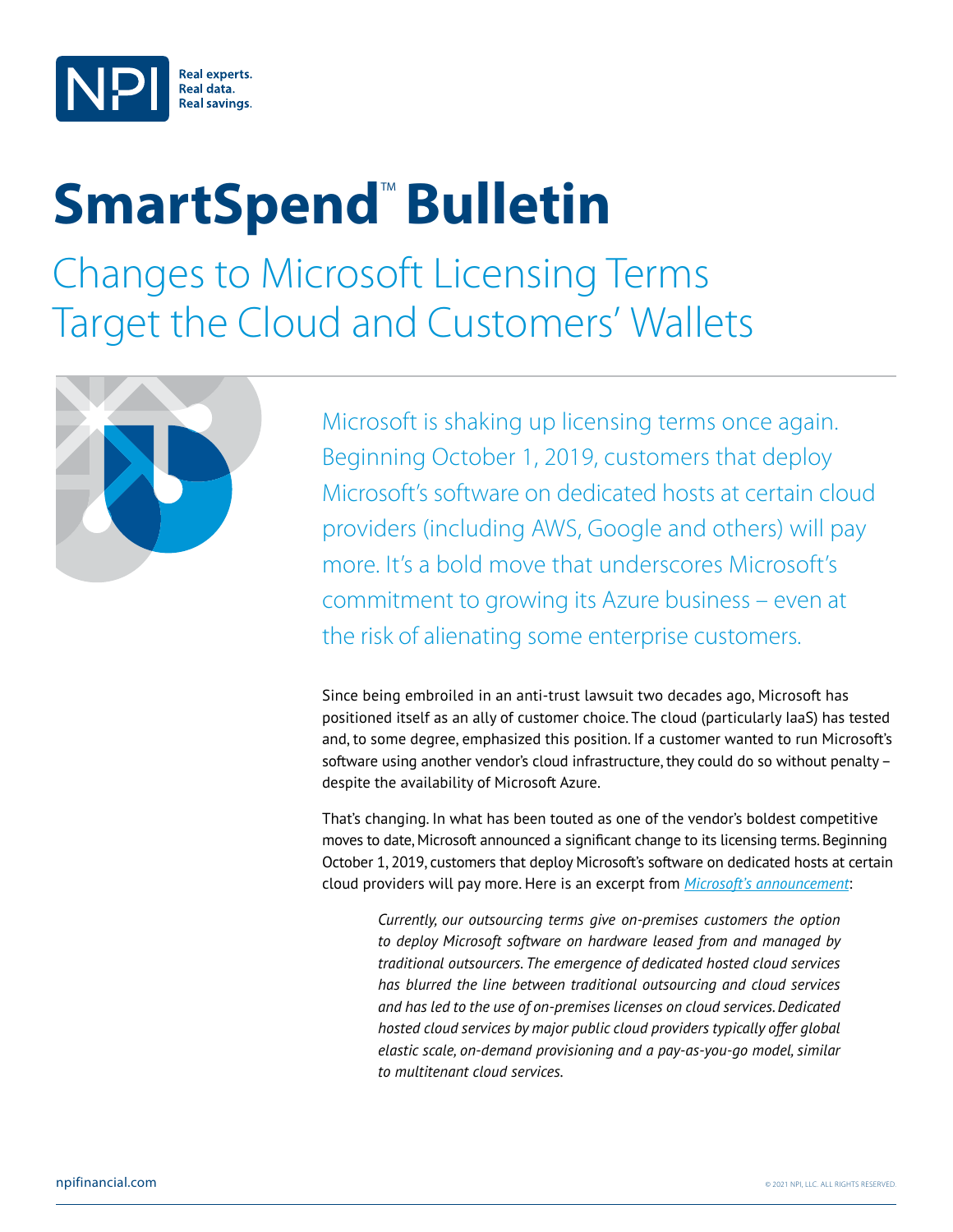*As a result, we're updating the outsourcing terms for Microsoft on-premises licenses to clarify the distinction between on-premises/traditional outsourcing and cloud services and create more consistent licensing terms across multitenant and dedicated hosted cloud services. Beginning October 1, 2019, on-premises licenses purchased without Software Assurance and mobility rights cannot be deployed with dedicated hosted cloud services offered by the following public cloud providers: Microsoft, Alibaba, Amazon (including VMware Cloud on AWS), and Google. They will be referred to as "Listed Providers."*

*These changes don't apply to other providers and there will be no change to the Services Provider License Agreement (SPLA) program or to the License Mobility for Software Assurance benefit, other than to expand this benefit to cover dedicated hosted cloud services.*

These changes are broad-sweeping and have sparked customer concerns about Microsoft's willingness to play nice in today's enterprise IT ecosystem. They also emphasize Microsoft's laser focus on gaining market share from Azure's top two rivals – AWS and Google, both of whom have *[sounded the alarm](https://www.crn.com/news/cloud/synergy-research-cloud-market-still-red-hot-despite-slight-slowdown-in-growth)* on Microsoft's behavior.

Google Cloud President Rob Enslin tweeted: "Shelf-ware. Complex pricing. And now vendor lock-in…Microsoft is taking its greatest hits from the '90s to the cloud." Amazon CTO Werner Vogels called the move a bait-and-switch, saying it's "hard to trust a co. who raises prices, eliminates benefits, + restricts freedom of choice."

## **A DIRECT ATTACK ON BRING YOUR OWN LICENSE**

Microsoft's changes target its stance on BYOL (bring your own license) rules. Historically, customers have been free to use on-premises licenses (including Windows Server, SQL Server and other enterprise software) on dedicated servers hosted by or rented from cloud providers without any real cost penalty.

The new licensing terms from Microsoft eliminate this freedom. Now, on-premises licenses purchased without Software Assurance and mobility rights can't be deployed with dedicated hosted cloud services offered by the following public cloud providers: Microsoft (more on this in the next section), Alibaba, Amazon (AWS) and Google.

According to Microsoft's FAQ, the changes affect only net new licenses purchased on or after October 1, 2019. However, if a customer wants to upgrade to a new product version released after October 1, 2019, or purchase a new license after that date, they have to follow the updated outsourcing terms.

Beginning October 1, 2019, customers can license Microsoft products on dedicated hosted cloud services from the Listed Providers using these options:

- Microsoft licenses with License Mobility through Software Assurance can now be used on dedicated hosted cloud services with any Listed Provider who is also an Authorized Mobility Partner.
- Microsoft licenses with Software Assurance can be used with the updated Azure Hybrid Benefit, including on the newly launched Azure Dedicated Host.

In what some say is one of the vendor's boldest competitive moves to date, **Microsoft announced a significant change to its licensing terms**.

Beginning October 1, 2019, customers that deploy Microsoft's software on dedicated hosts at certain cloud providers will pay more.

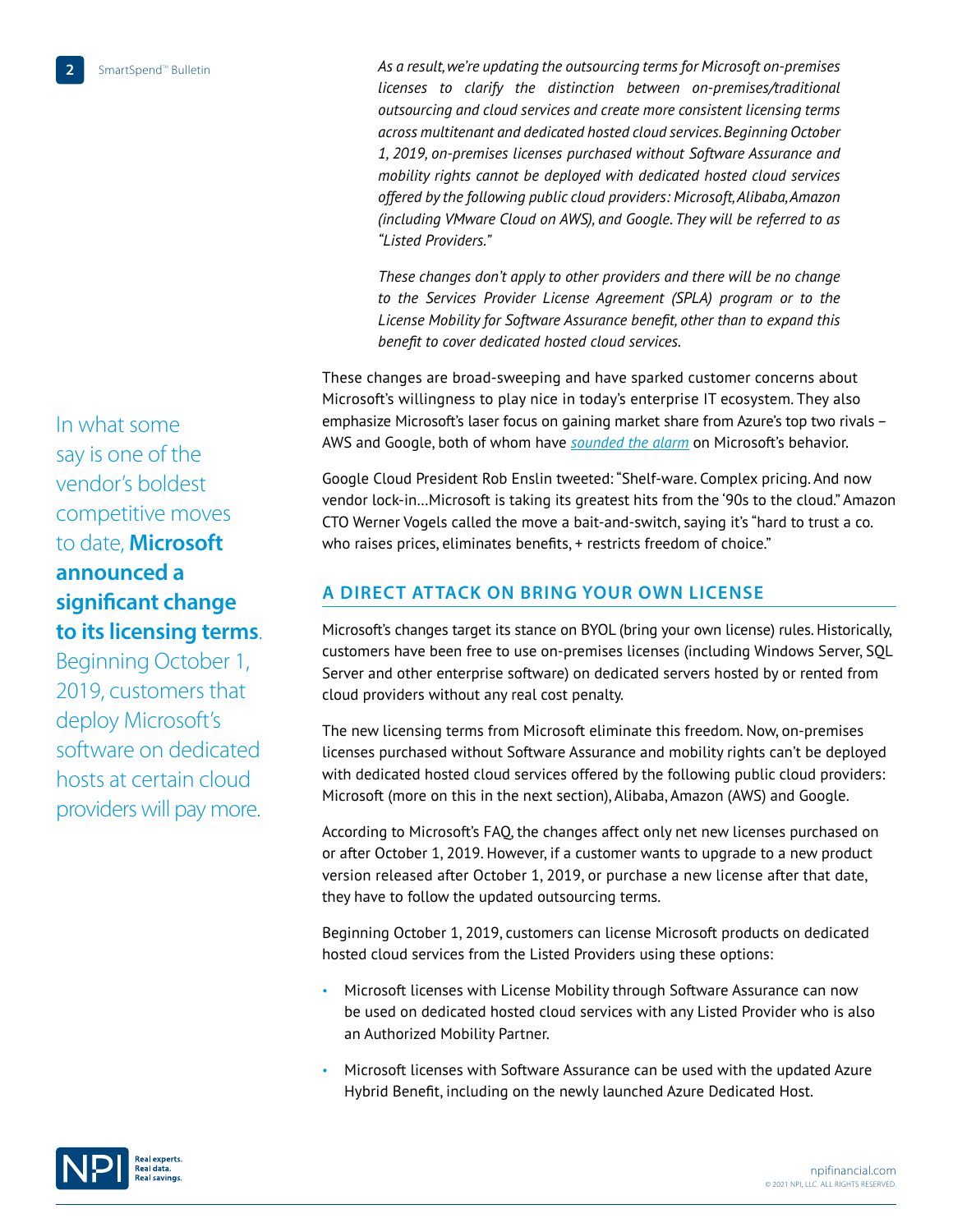• Microsoft software is available to customers through Listed Providers that participate in the Services Provider License Agreement (SPLA) program and through Microsoft Azure offerings where the licenses are included in the cost of cloud services.

### **A FEW WORDS ABOUT WHO IS (AND ISN'T) NAMED A LISTED PROVIDER**

It's interesting to point out who is and isn't named a Listed Provider. First, **Microsoft has included itself in the list** alongside its top competitors (AWS, Google and Alibaba). However, as *[this article](https://www.theregister.co.uk/2019/08/05/microsoft_licensing_windows_clouds/)* points out, Microsoft is giving some Azure customers flexibility. Examples include:

- Windows Enterprise will no longer be permitted other than with Windows VDA (Virtual Desktop Access) E3 or E5. As a concession, affected customers "will have until October 1, 2020, to move their existing Windows Enterprise workloads off Listed Providers' dedicated hosted cloud services."
- Windows Server is not permitted with or without Software Assurance, except on Azure via Azure Hybrid Benefit. You can still license Windows Server from the cloud provider via SPLA, but you cannot bring your own license.
- SQL Server will require Software Assurance with License Mobility, or on Azure via Azure Hybrid Benefit, or subscription via SPLA.
- Unlimited virtualization for SQL Server via Enterprise per-core licensing, and Windows Server via Windows Server Datacenter, will no longer be available other than via Azure Hybrid Benefit.

(Additionally, it's worth noting that Microsoft announced these licensing changes alongside the debut of Azure Dedicated Host – a new single-tenant cloud option that enables customers to host one or more Azure VMs on physical servers that are dedicated to their organization.)

Not included as one of Microsoft's Listed Providers is Oracle. Microsoft and Oracle have recently partnered to increase interoperability between their respective clouds.

## **NEXT STEPS FOR MICROSOFT ENTERPRISE CUSTOMERS**

While the changes set forth by Microsoft are bold and broad in scope, they are also in line with other changes the vendor has made over the last several years relative to Software Assurance and License Mobility. Microsoft wants every customer to purchase SA on licenses – especially if those licenses are being deployed in the cloud where the lines between dedicated hosted services and multi-tenant have become blurred, and particularly when competition to Azure is involved.

One thing is certain – Microsoft's changes will have a varying impact on customers' spend. Understanding the impact these changes will have on your Microsoft estate will require a deep analysis of your current license inventory (specifically which licenses include software assurance) and how those licenses are being deployed (on-premise, collocated, AWS, Azure?).

**Microsoft wants every customer to purchase SA on** 

**licenses – especially** if they're being deployed in the cloud and particularly when competition to Azure is involved.